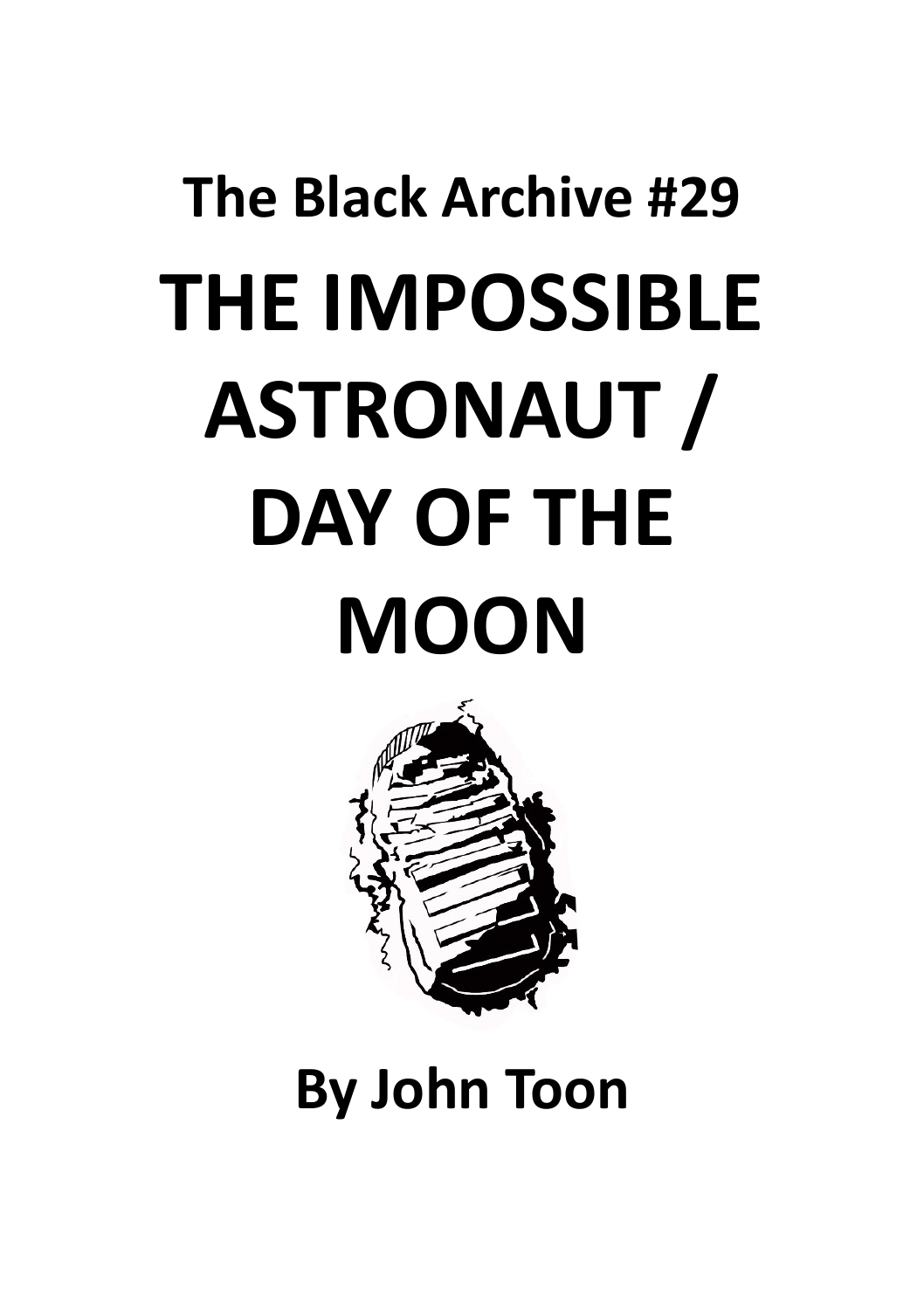Published March 2019 by Obverse Books Cover Design © Cody Schell Text © John Toon, 2019

Range Editors: Philip Purser-Hallard, Paul Simpson

John would like to thank:

*Phil PH for his suggestions and helpful nudging; Jo as ever for her support and for tittering in the right places when I was describing my thoughts to her; Matthew Kilburn for his kind help with citations; Amber Igasia and Parvin Siva for their constructive lunacy during the making of this book.*

John Toon has asserted his right to be identified as the author of this Work in accordance with the Copyright, Designs and Patents Act 1988.

All rights reserved. No part of this publication may be reproduced, stored in a retrieval system, or in any form or by any means, without the prior permission in writing of the publisher, nor be otherwise circulated in any form of binding, cover or e-book other than which it is published and without a similar condition including this condition being imposed on the subsequent publisher.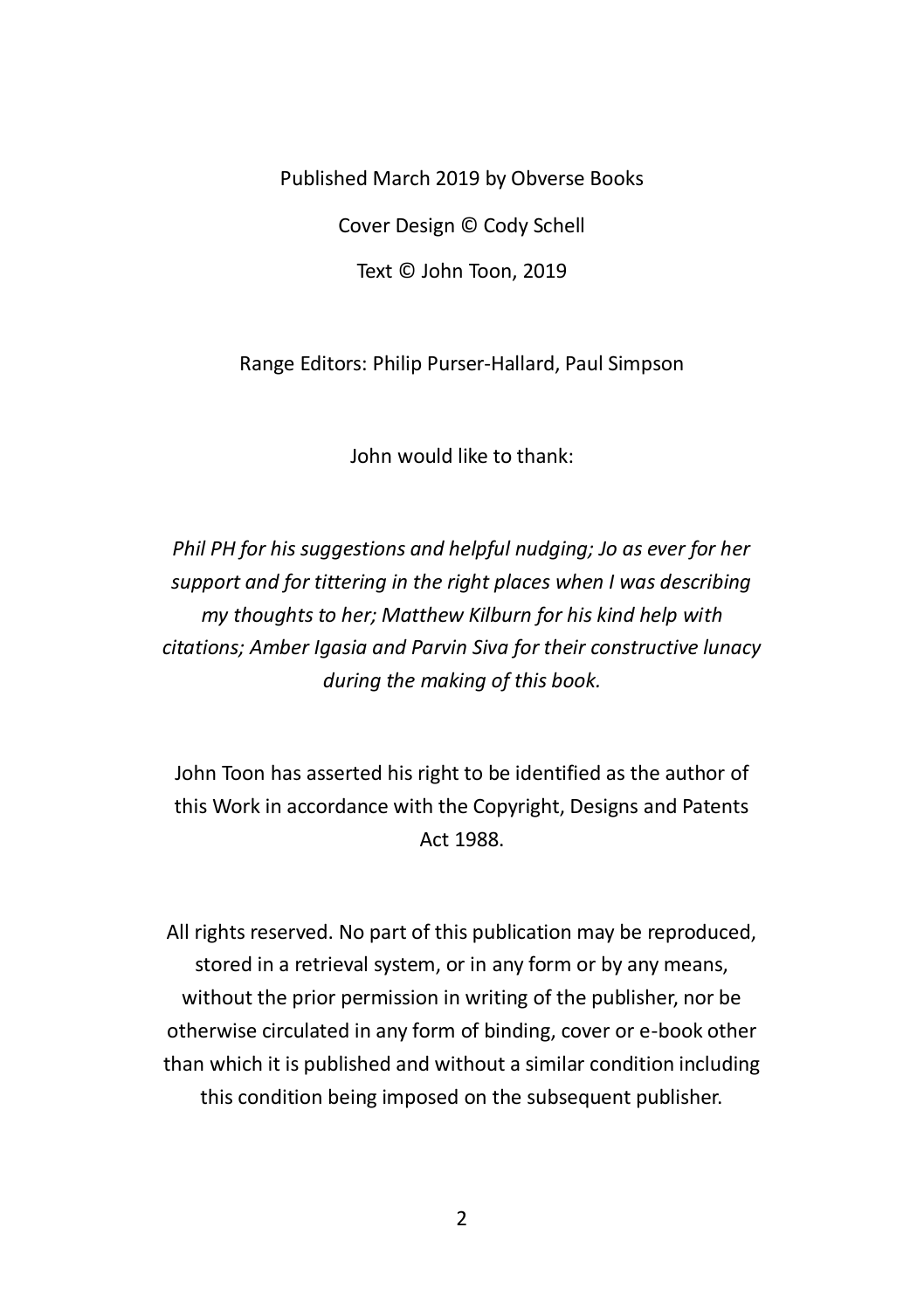For everyone who funds, stocks and works at the libraries of Wellington.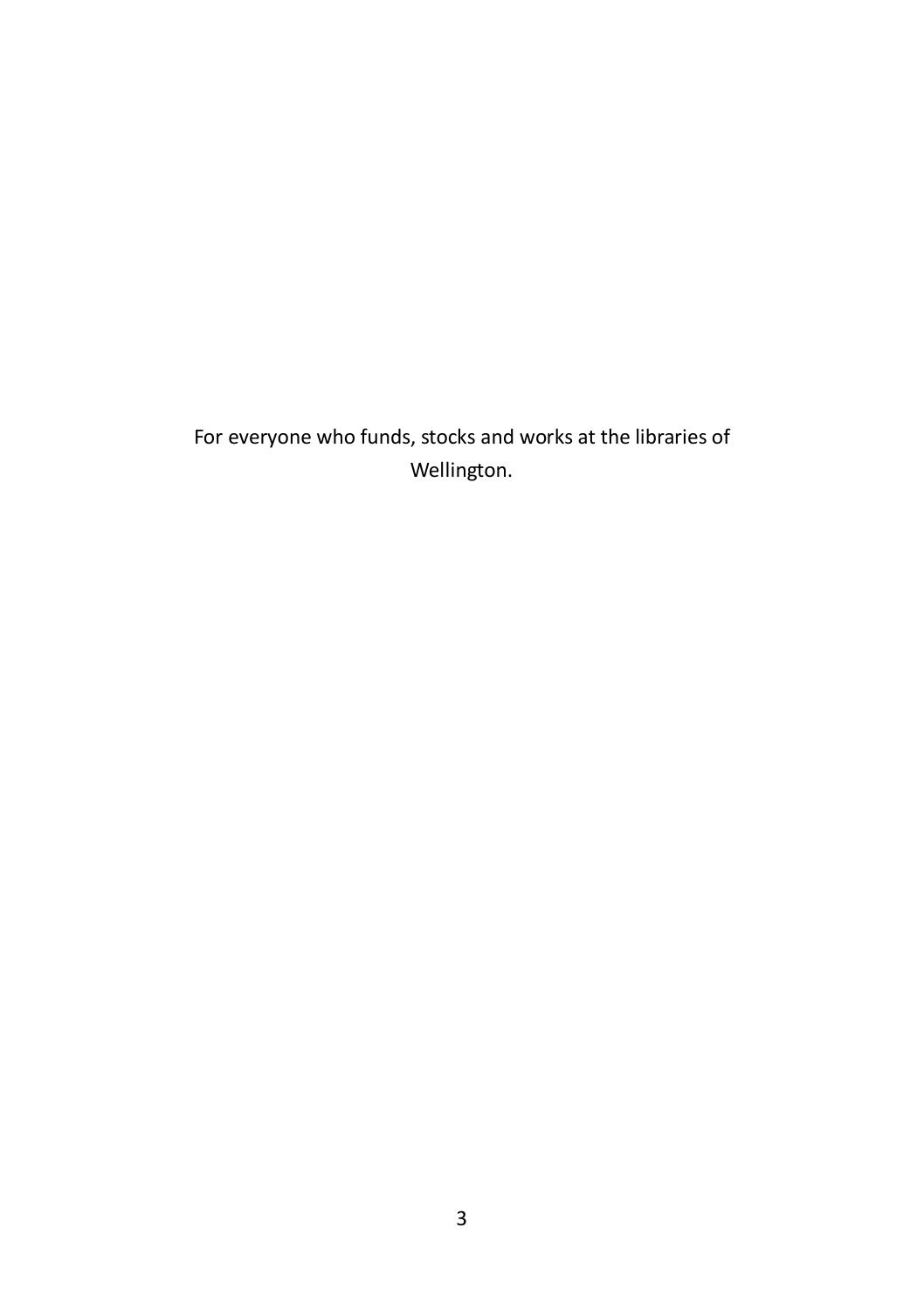### **Also Available**

*The Black Archive #1: Rose* by Jon Arnold *The Black Archive #2: The Massacre* by James Cooray Smith *The Black Archive #3: The Ambassadors of Death* by LM Myles *The Black Archive #4: Dark Water / Death in Heaven* by Philip Purser-Hallard *The Black Archive #5: Image of the Fendahl* by Simon Bucher-Jones *The Black Archive #6: Ghost Light* by Jonathan Dennis *The Black Archive #7: The Mind Robber* by Andrew Hickey *The Black Archive #8: Black Orchid* by Ian Millsted *The Black Archive #9: The God Complex* by Paul Driscoll *The Black Archive #10: Scream of the Shalka* by Jon Arnold *The Black Archive #11: The Evil of the Daleks* by Simon Guerrier *The Black Archive #12: Pyramids of Mars* by Kate Orman *The Black Archive #13: Human Nature / The Family of Blood* by Philip Purser-Hallard and Naomi Jacobs *The Black Archive #14: The Ultimate Foe* by James Cooray Smith *The Black Archive #15: Full Circle* by John Toon *The Black Archive #16: Carnival of Monsters* by Ian Potter *The Black Archive #17: The Impossible Planet / The Satan Pit* by Simon Bucher-Jones *The Black Archive #18: Marco Polo* by Dene October *The Black Archive #19: The Eleventh Hour* by Jon Arnold *The Black Archive #20: Face the Raven* by Sarah Groenewegen *The Black Archive #21: Heaven Sent* by Kara Dennison *The Black Archive #22: Hell Bent* by Alyssa Franke *The Black Archive #23: The Curse of Fenric* by Una McCormack *The Black Archive #24: The Time Warrior* by Matthew Kilburn *The Black Archive #25: Doctor Who (1996)* by Paul Driscoll *The Black Archive #26: The Dæmons* by Matt Barber *The Black Archive #27: The Face of Evil* by Thomas Rodebaugh *The Black Archive #28: Love & Monsters* by Niki Haringsma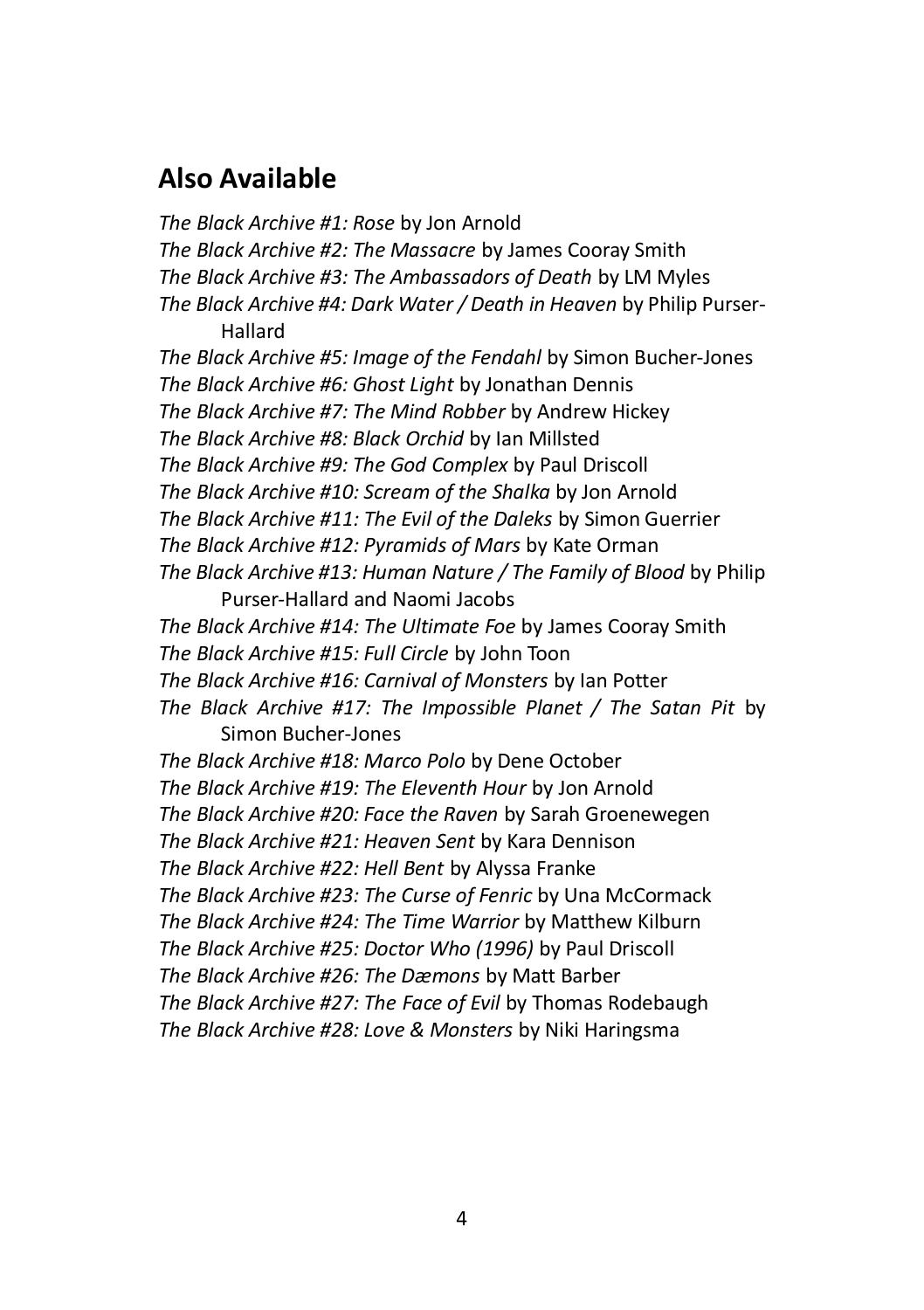## **CONTENTS**

Overview

Synopsis

Introduction

Chapter 1: Who World Order

Chapter 2: A Conspiracy of Silents

Chapter 3: Killing in the Name of the Doctor

Chapter 4: 'Waste No More Time Arguing What a Good Man Should Be. Be One.'

Chapter 5: Controlling the Narrative

Chapter 6: When the President Does It, It's Not A Celebrity Historical

Bibliography

Biography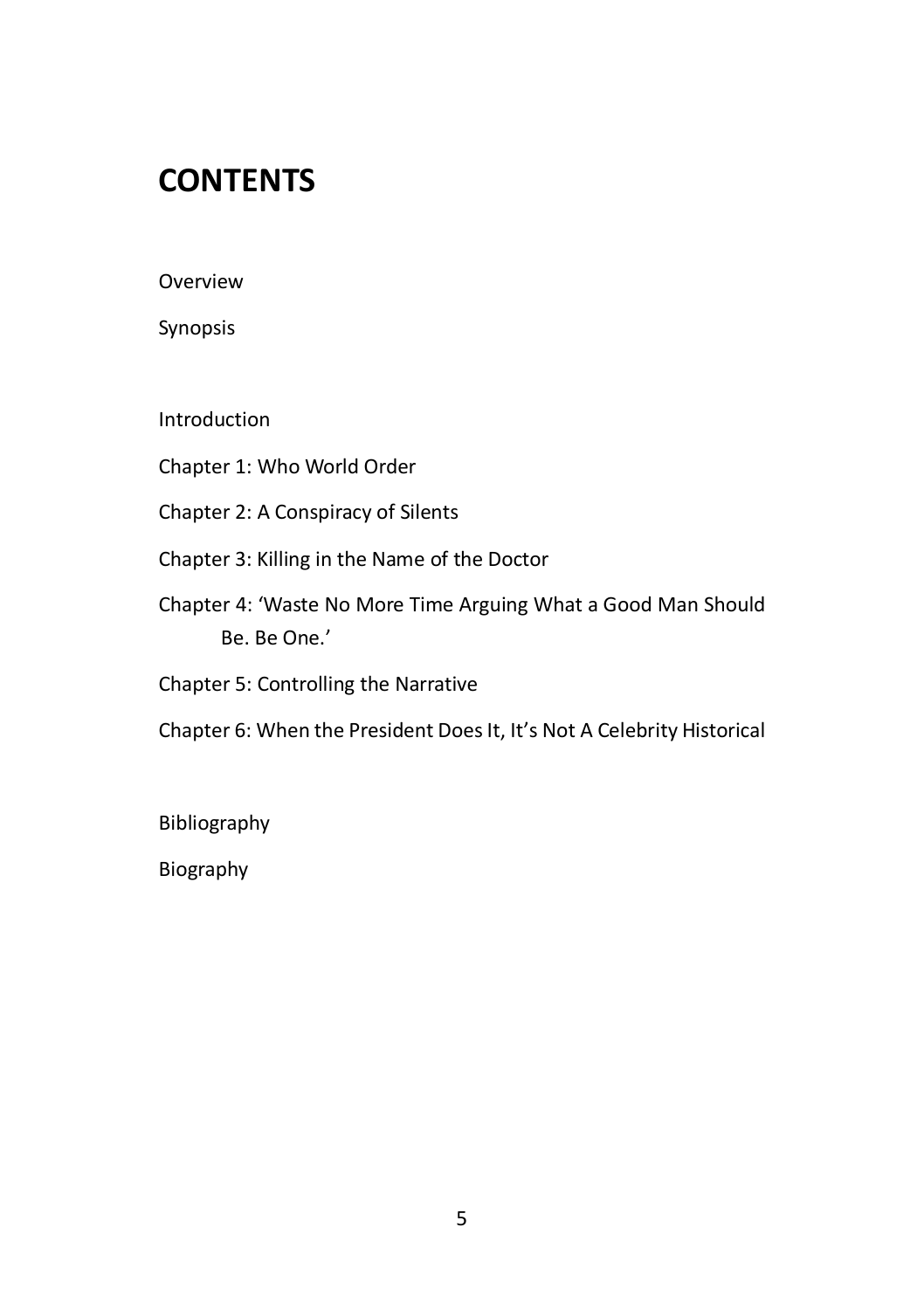So what are we to make of the end of *Day of the Moon*? Using a conveniently phrased recording of a Silent, and the property of the Silent's image to leave post-hypnotic commands in the human brain, the Doctor primes the contemporary television audience of nearly 600 million people<sup>1</sup> – and anyone watching the footage of the Moon landing at a later date – to kill all Silents on sight. He teases the possibility that he might accept the Silents' surrender and let them go in peace, but immediately admits that that's a lie; he also invites them to run and says that 'today's the day the human race throw you off their planet', but it would be naïve for him or us to suppose that the Silents will be able to withdraw without bloodshed. His action could potentially be defined as genocide under the third of the five categories listed above: he's created the conditions guaranteed to bring about the destruction of the Silents as a population, unless they stop living alongside humans.

Is his intent to destroy them or just to drive them away? As the UN Office on Genocide Prevention and the Responsibility to Protect makes clear, 'an intention to simply disperse a group' does not constitute genocide: 'there must be a proven intent on the part of perpetrators to physically destroy' the group in question<sup>2</sup>. Leaving aside the naivety or otherwise of what he says to the Silents, there's a telling and troubling moment earlier in *Day of the Moon* when the Doctor describes them as 'superparasites', which suggests that he's already dehumanised them (or whatever the non-geocentric equivalent of 'dehumanised' might be) as a prelude to his later actions. This looks increasingly recognisable as an act of genocide –

-

<sup>1</sup> Bustard, Bruce I, '20 July 1969'.

<sup>2</sup> 'Definitions: Genocide'.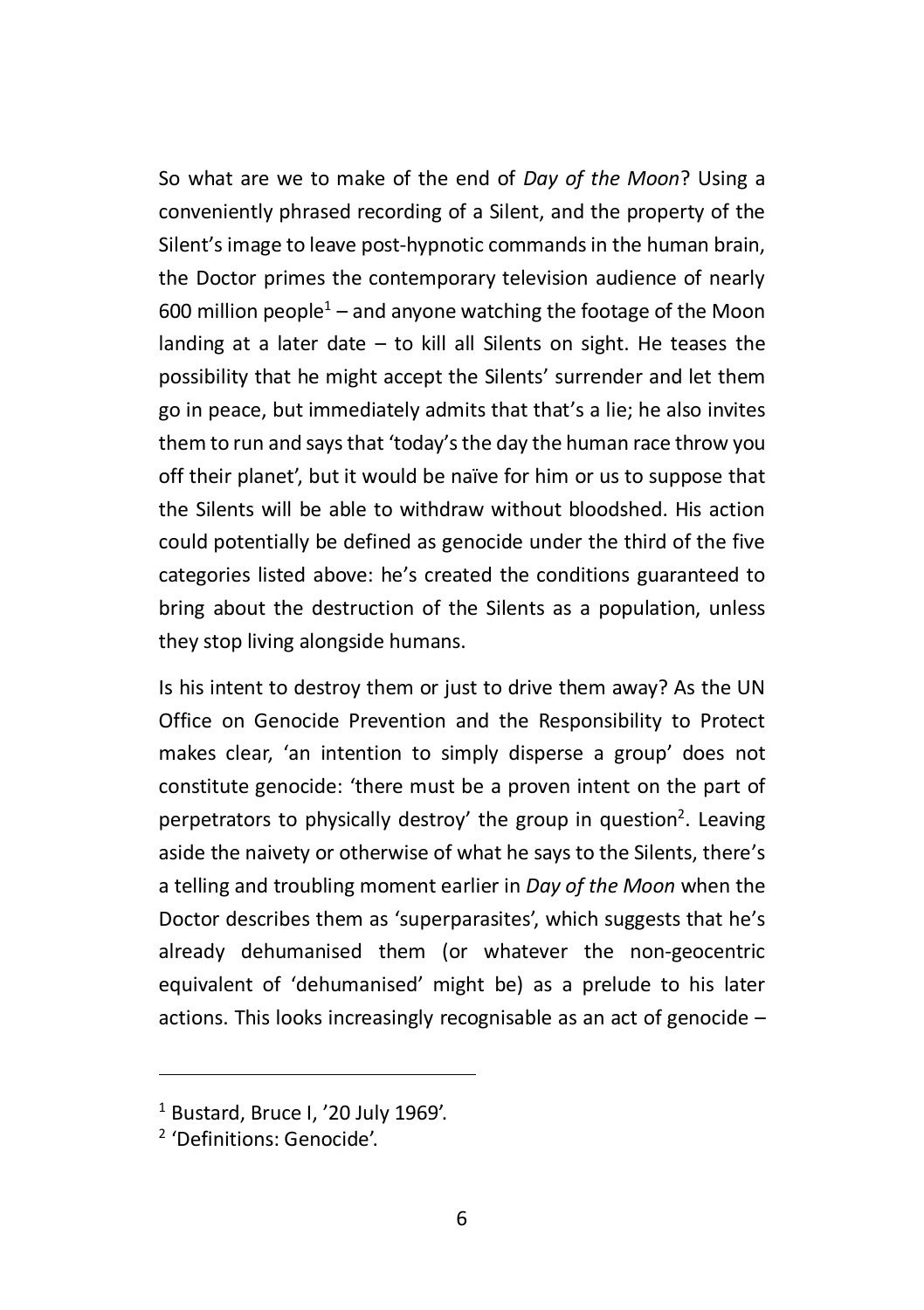many real-world instances have been preceded by the perpetrators describing their victims in terms of vermin in order to undermine public sympathy for them and to make their destruction seem more palatable.

The Silents don't even straightforwardly fit the pattern of aggressive invaders that we can see in other stories of science fictional genocide. They're undifferentiated and single-minded in their determination that 'Silence will fall', although at this point it's unclear exactly what that means. We will later discover – although at this point neither we nor our heroes definitely know – that they're involved in arranging the Doctor's death, but apart from that and gratuitously vaporising a White House employee in front of Amy Pond, they don't seem particularly interested in attacking anyone. They've already invaded the Earth, but their exploitation of humanity doesn't extend to mass murder or subjugation and seems to be limited to taking advantage of human engineering skills. We the viewers perceive them as malevolent because the prosthetic design, physical performance, music and camera angles all frame them as malevolent and because other sources routinely describe them as monsters; *The Time of the Doctor's* revelation that they're genetically engineered confessional priests makes all this seem ridiculous. There's more than enough reason for us to question the programme's depiction and our perception of the Silents, and the way the Doctor chooses to deal with them in *Day of the Moon*.

Did Steven Moffat intend us to question the story's resolution in this way? The answer would seem at first to be 'Yes': in a BBC press release just three weeks before Series 6 began transmission, Moffat was quoted as follows: 'Last year we reassured you – this year, to hell with that, we're going to worry the hell out of you. How well do we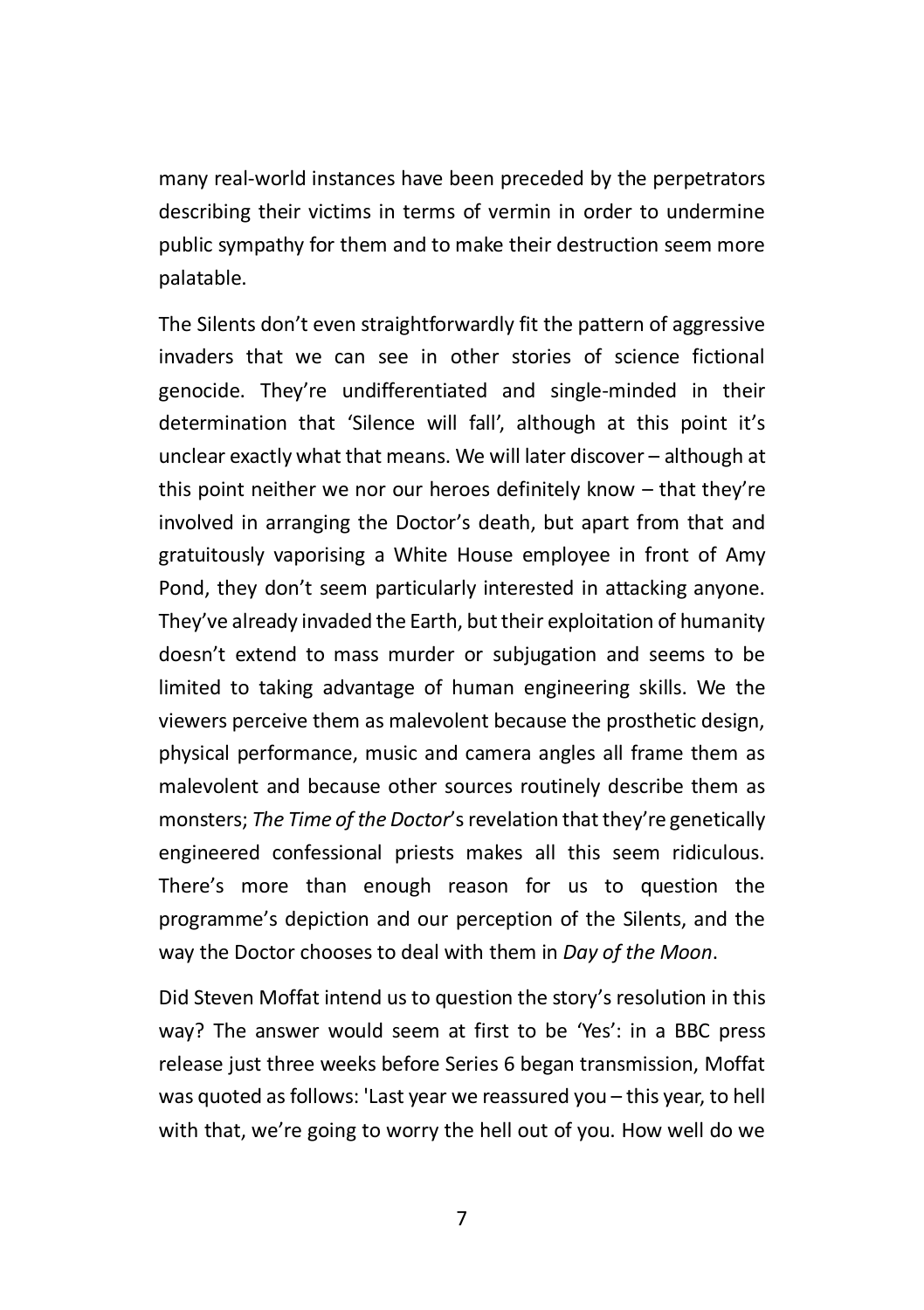really know that man, or what he's capable of?'<sup>3</sup>

-

<sup>3</sup> 'Doctor Who: Interview with Steven Moffat'.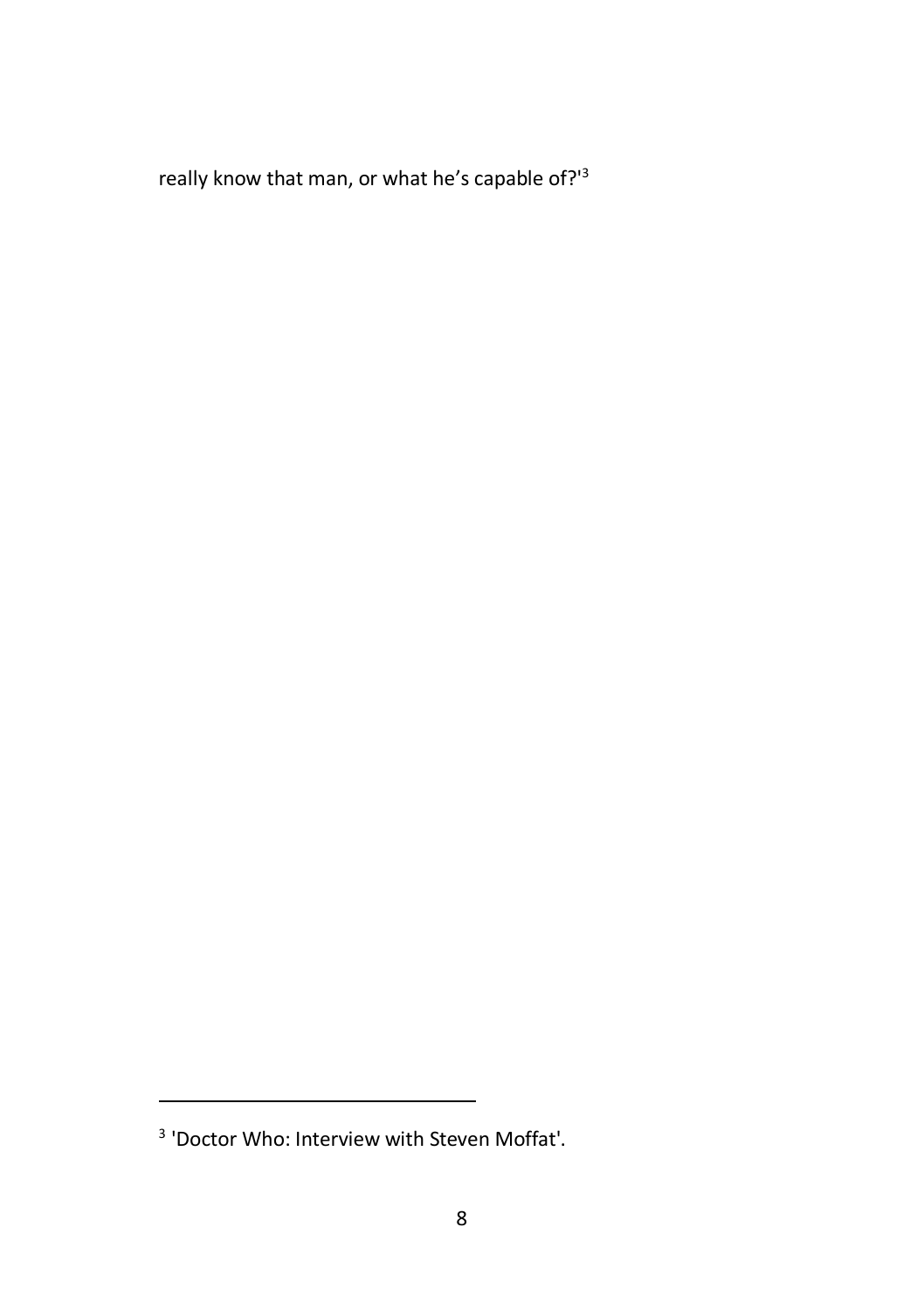## **BIOGRAPHY**

John Toon is the author of the critically acclaimed *The Black Archive #15: Full Circle* (2018) and the maternally acclaimed 'Mr Tibbles Saves the World' (Kelly, Tom and Alryssa, eds, *The Cat Who Walked Through Time*, 2000). In a brief but eventful career he has been a teenage Father Christmas (that's 'mall Santa' if you're American), the 'Exit pursued by' bear in *A Winter's Tale*, and an orchestral typewriter soloist. His favourite conspiracy theory is the one about Jean-Michel Jarre's Millennium concert at Giza being a diabolical Masonic plot. He lives in New Zealand with his partner of 18 years, a cat, an attic full of bumblebees and a large collection of **Godzilla** films.